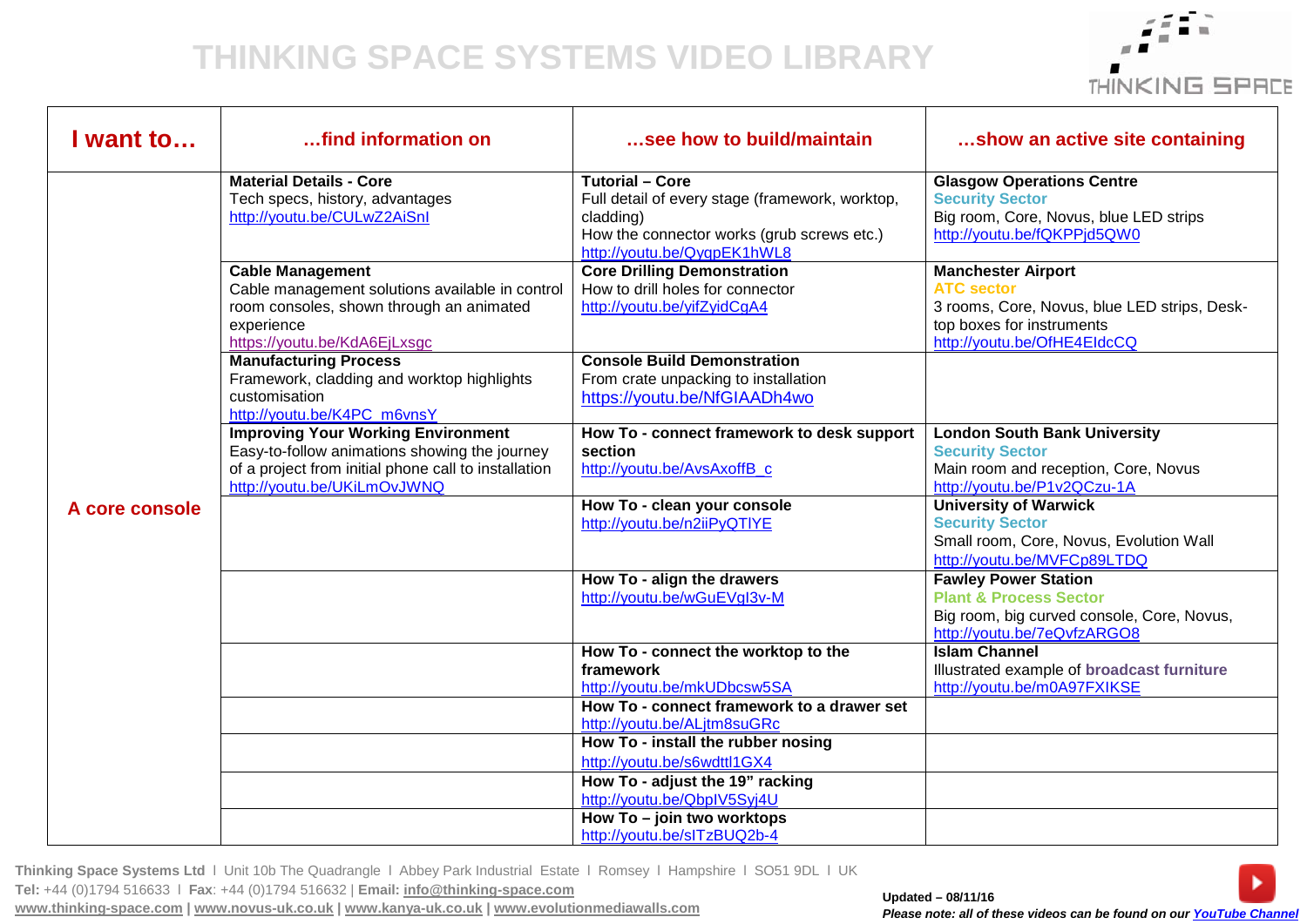

| I want to                     | find information on                                                                                                                                   | see how to build/maintain                                                                                                                                                          | show an active site containing                                                                                                                            |
|-------------------------------|-------------------------------------------------------------------------------------------------------------------------------------------------------|------------------------------------------------------------------------------------------------------------------------------------------------------------------------------------|-----------------------------------------------------------------------------------------------------------------------------------------------------------|
| <b>An MW Video</b><br>console | <b>MW Company Promo</b><br>History, tech specs, advantages, individual<br>console elements<br>Highlights customisation<br>http://youtu.be/3Eg25jfwLrY | <b>Tutorial - Editing Desk</b><br>Full detail of every stage (legs, worktops)<br>http://youtu.be/UlqfkUDZtyw                                                                       |                                                                                                                                                           |
|                               |                                                                                                                                                       | <b>Tutorial - Custom Media Desk</b><br>Full detail of every stage (legs, worktops)<br>Takes into consideration the customisation of<br>the Pro Desk<br>http://youtu.be/Ye9Ev6VaFjo |                                                                                                                                                           |
|                               |                                                                                                                                                       | How To - adjust the 19" racking<br>http://youtu.be/QbpIV5Syj4U                                                                                                                     |                                                                                                                                                           |
| <b>Novus</b>                  |                                                                                                                                                       | <b>Novus Assembly Guide</b><br>Demonstrates the 4 main connectors<br>(clamp, cable port/drilling screw, plate, Moni-<br>Trak)<br>http://youtu.be/wm7JiOJDjro                       | <b>Glasgow Operations Centre</b><br><b>Security Sector</b><br>Big room, Core, Novus, blue LED strips<br>http://youtu.be/fQKPPjd5QW0                       |
|                               |                                                                                                                                                       |                                                                                                                                                                                    | <b>Manchester Airport</b><br><b>ATC Sector</b><br>3 rooms, Core, Novus, blue LED strips, desk-top<br>boxes for instruments<br>http://youtu.be/OfHE4EIdcCQ |
|                               |                                                                                                                                                       |                                                                                                                                                                                    | <b>London South Bank University</b><br><b>Security Sector</b><br>Main room and reception, Core, Novus<br>http://youtu.be/P1v2QCzu-1A                      |
|                               |                                                                                                                                                       |                                                                                                                                                                                    | <b>University of Warwick</b><br><b>Security Sector</b><br>Small room, Core, Novus, Evolution Wall<br>http://youtu.be/MVFCp89LTDQ                          |
|                               |                                                                                                                                                       |                                                                                                                                                                                    | <b>Fawley Power Station</b><br><b>Plant &amp; Process Sector</b><br>Big room, big curved console, Core, Novus<br>http://youtu.be/7eQvfzARGO8              |
|                               |                                                                                                                                                       |                                                                                                                                                                                    | <b>Islam Channel</b><br>Illustrated example of broadcast furniture<br>http://youtu.be/m0A97FXIKSE                                                         |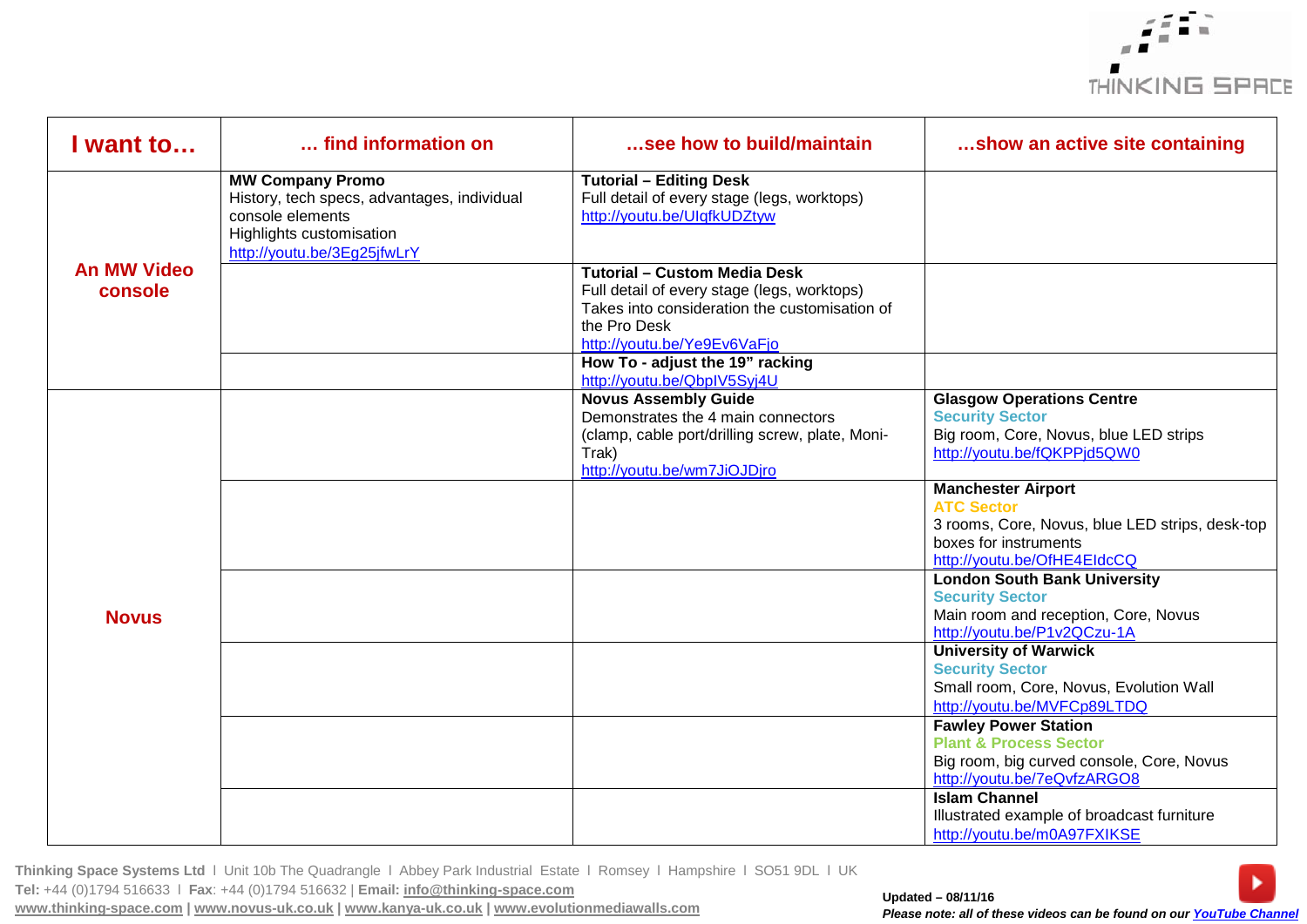

| I want to                      | find information on                                                                                                             | see how to build/maintain                                                                                                                                    | show an active site containing                                                                                                                                          |
|--------------------------------|---------------------------------------------------------------------------------------------------------------------------------|--------------------------------------------------------------------------------------------------------------------------------------------------------------|-------------------------------------------------------------------------------------------------------------------------------------------------------------------------|
| <b>Kanya</b>                   | <b>Material Details - Kanya</b><br>Technical specifications, advantages<br>http://youtu.be/Qc4IKAZ4iko                          |                                                                                                                                                              | <b>Overhead Projector Rig</b><br>Case study example of our solution for projector<br>screen material fixing<br>Using Kanya for framework<br>http://youtu.be/Eu_NgTGAkbQ |
| <b>Evolution</b><br>media wall | <b>Evolution Media Wall Promo</b><br>Technical specifications, advantages<br>http://youtu.be/EazgAQC1ics                        | <b>Tutorial - Evolution Media Wall</b><br>Full details of every stage (feet, legs, beams)<br>http://youtu.be/itnT5KKLfYA                                     | <b>University of Warwick</b><br><b>Security Sector</b><br>Small room, Core, Novus, Evo Wall<br>http://youtu.be/MVFCp89LTDQ                                              |
| <b>The Moni-Trak</b>           | <b>Moni-Trak Promo</b><br>"Adjustable, Customisable, Future-Proof,<br>Aesthetic"<br>http://youtu.be/rCCAHL5A4_o                 | <b>Novus Assembly Guide</b><br>Demonstrates the 4 main connectors<br>(clamp, cable port/drilling screw, plate, Moni-<br>Trak)<br>http://youtu.be/wm7JiOJDjro |                                                                                                                                                                         |
| An automated<br>desk           | <b>Anti-Collision Mechanism Promo</b><br>Simple demonstration<br>http://youtu.be/WlfhFqVXh1A                                    |                                                                                                                                                              | <b>Glasgow Operations Centre</b><br><b>Security Sector</b><br>Big room, Core, Novus, blue LED strips<br>http://youtu.be/fQKPPjd5QW0                                     |
|                                | <b>Automated desks</b><br>Simple demonstration of a height adjustable ATC<br>console<br>http://youtu.be/l9LFuqBtYYQ             |                                                                                                                                                              |                                                                                                                                                                         |
| <b>Exhibitions</b>             | <b>IFSEC 2014</b><br>Simple overview showing console set-up<br>Highlights the Australian company<br>http://youtu.be/7ZIUV_BmqOg |                                                                                                                                                              |                                                                                                                                                                         |
|                                | <b>About Us</b><br>http://youtu.be/UKiLmOvJWNQ                                                                                  |                                                                                                                                                              |                                                                                                                                                                         |